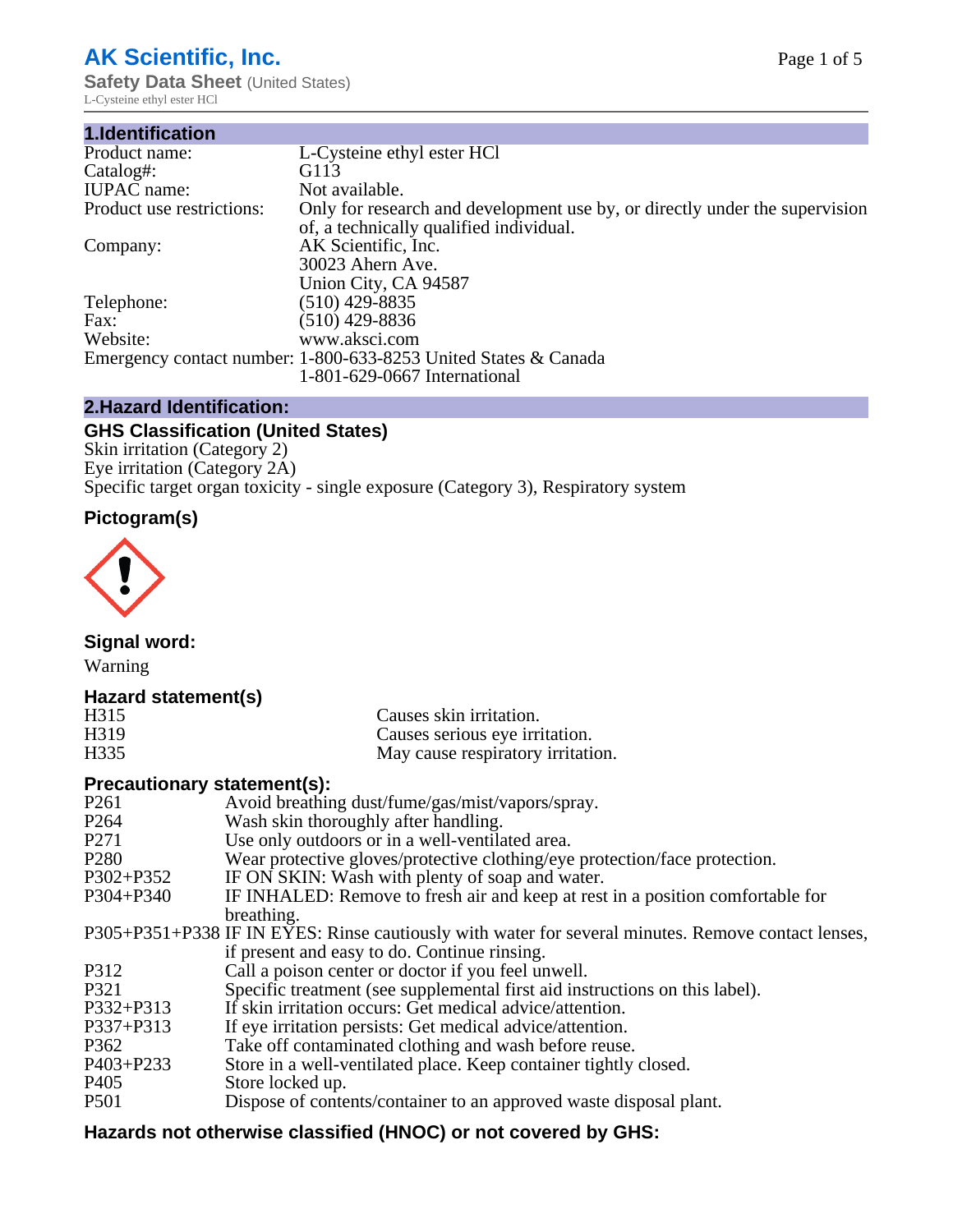#### none

| 3. Composition/Information on Ingredients |               |  |
|-------------------------------------------|---------------|--|
| Synonyms:                                 | H-Cys-OEt.HCl |  |
| $CAS#$ :                                  | 868-59-7      |  |
| Purity:                                   | 98%           |  |
| EC:                                       | 212-779-6     |  |

#### **4. First Aid Measures**

**General Information:** Immediately remove any clothing contaminated by the product. Move out of dangerous area. Consult a physician and show this safety data sheet.

**Inhalation:** Move person to fresh air. If not breathing, give artificial respiration. If breathing is difficult, give oxygen. Obtain medical aid.

**Skin contact:** Immediately flush skin with running water for at least 15 minutes while removing contaminated clothing and shoes. Wash clothing before reuse. Obtain medical aid immediately. **Eye contact:** Immediately flush open eyes with running water for at least 15 minutes. Obtain medical aid immediately.

**Ingestion:** Do NOT induce vomiting without medical advice. Rinse mouth with water. Never administer anything by mouth to an unconscious person. Obtain medical aid immediately.

**Most important symptoms and effects, both acute and delayed:** No further information available. Please see sections 2 and 11.

**Indication of any immediate medical attention and special treatment needed:** No further information available.

### **5. Fire Fighting Measures**

**Suitable extinguishing media:** Use water spray, dry chemical, carbon dioxide, or chemical foam. **Specific hazards arising from the chemical:** Carbon oxides, Nitrogen oxides, Sulfur oxides, Hydrogen chloride.

**Advice for firefighters:** As in any fire, wear a NIOSH-approved or equivalent, pressure-demand, self-contained breathing apparatus and full protective gear. During a fire, irritating and highly toxic gases may be generated by thermal decomposition or combustion.

### **6. Accidental Release Measures**

**Personal precautions, protective equipment and emergency procedures:** Wear protective equipment and keep unprotected personnel away. Ensure adequate ventilation. Remove all sources of ignition. Prevent further leak or spill if safe to do so. For personal protective equipment, please refer to section 8.

**Environmental precautions:** Do not let product enter drains, other waterways, or soil.

**Methods and materials for containment and cleaning up:** Prevent further leak or spill if safe to do so. Vacuum, sweep up, or absorb with inert material and place into a suitable disposal container. Consult local regulations for disposal. See section 13 for further disposal information.

### **7. Handling and Storage**

**Precautions for safe handling:** Avoid contact with skin, eyes, and personal clothing. Wash hands thoroughly after handling. Avoid breathing fumes. Use only with adequate ventilation. Wear suitable protective clothing, gloves, and eye/face protection. Keep away from sources of ignition. Minimize dust generation and accumulation. Keep container tightly closed. Open and handle container with care. Do not eat, drink, or smoke while handling.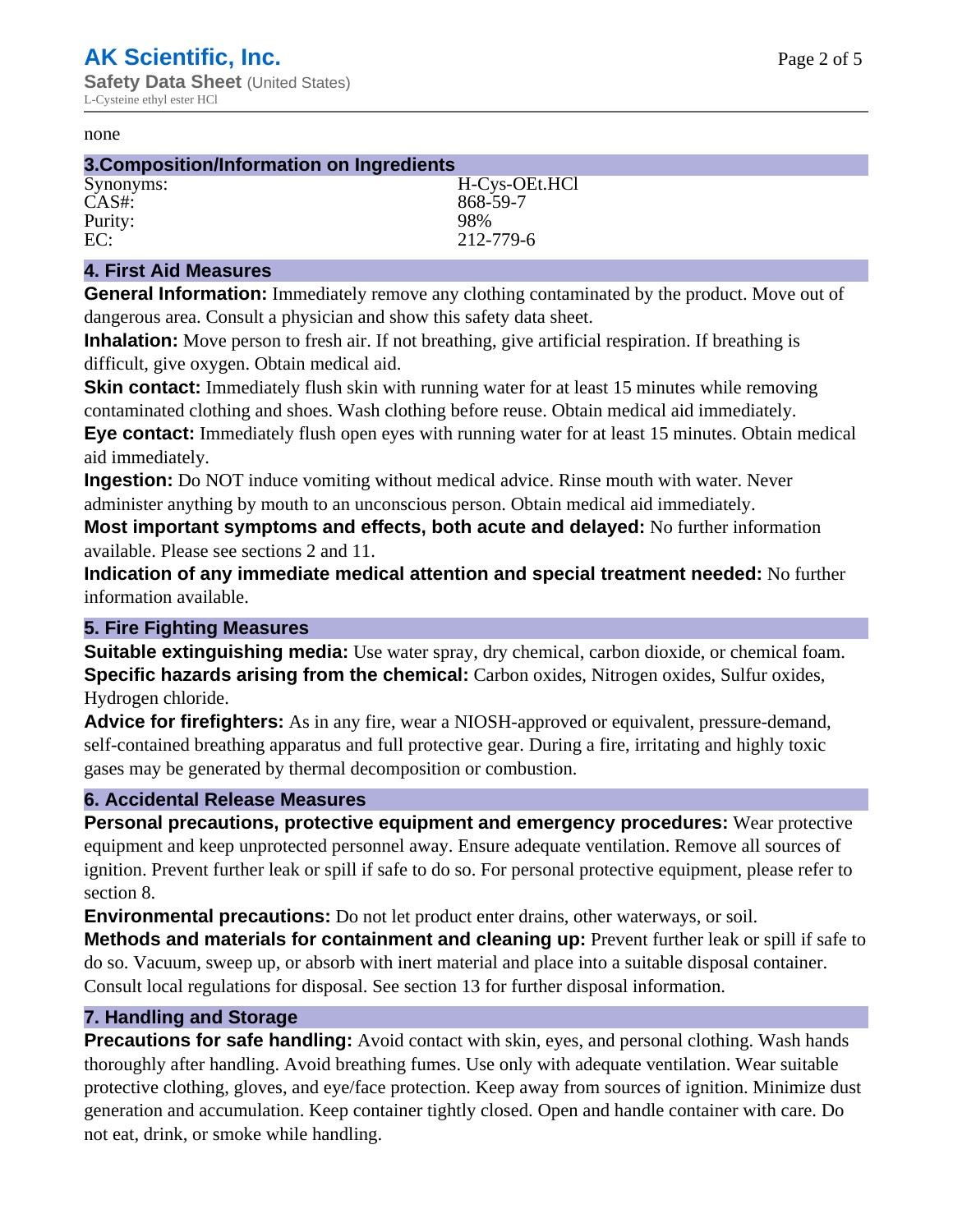## **Conditions for safe storage, including any incompatibilities:** Store in a tightly-closed

container when not in use. Store in a cool, dry, well-ventilated area away from incompatible substances. Keep away from sources of ignition. ,Store long-term at 2-8°C.

## **8. Exposure Controls/Personal Protection**

#### **Exposure limits:**

| <b>OSHA PEL:</b>  | Not available. |
|-------------------|----------------|
| NIOSH REL:        | Not available. |
| <b>ACGIH TLV:</b> | Not available. |

**Appropriate engineering controls:** Avoid contact with skin, eyes, and clothing. Wash hands before breaks and immediately after handling the product. Facilities storing or utilizing this material should be equipped with an eyewash fountain. Use adequate general and local exhaust ventilation to keep airborne concentrations low.

#### **Personal protection**

| Eyes:        | Based on an evaluation of the eye or face hazards present, wear chemical splash-resistant<br>safety glasses or goggles with side protection. A face shield may be appropriate in some |
|--------------|---------------------------------------------------------------------------------------------------------------------------------------------------------------------------------------|
|              | workplaces. Use eyewear tested and approved under appropriate government standards<br>such as OSHA 29 CFR 1910.133 or EU EN166.                                                       |
| Hands:       | Wear gloves selected based on an evaluation of the possible hazards to hands and skin,                                                                                                |
|              | the duration of use, the physical conditions of the workplace, and the chemical resistance                                                                                            |
|              | and physical properties of the glove material.                                                                                                                                        |
|              | Skin and body: Protective clothing must be selected based on the hazards present in the workplace, the                                                                                |
|              | physical environment, the duration of exposure, and other factors. No fabric can provide                                                                                              |
|              | protection against all potential hazards; therefore it is important to select the appropriate                                                                                         |
|              | protective clothing for each specific hazard. At the minimum, wear a laboratory coat and                                                                                              |
|              | close-toed footwear.                                                                                                                                                                  |
| Respiratory: | Respirators are not a substitute for accepted engineering control measures such as<br>enclosure or confinement of the operation, general and local ventilation, and substitution      |
|              | of less toxic materials. When respiratory personal protective equipment is appropriate                                                                                                |
|              | based on an assessment of respiratory hazards in the workplace, use a NIOSH- or                                                                                                       |
|              | CEN-certified respirator.                                                                                                                                                             |
|              |                                                                                                                                                                                       |

| 9. Physical and Chemical Properties |                       |
|-------------------------------------|-----------------------|
| <b>Physical State:</b>              | White powder          |
| Molecular Formula:                  | C5H11NO2S.HCl         |
| Molecular Weight:                   | 185.67                |
| Odor:                               | Not available.        |
| pH:                                 | Not available.        |
| <b>Boiling Point Range:</b>         | Not available.        |
| Freezing/Melting Point:             | $123 - 137$ °C        |
| <b>Flash Point:</b>                 | Not available.        |
| <b>Evaporation Rate:</b>            | Not available.        |
| Flammability(solid,gas):            | Please see section 2. |
| Explosive limits:                   | Not available.        |
| Vapor Pressure:                     | Not available.        |
| Vapor Density:                      | Not available.        |
| Solubility:                         | Not available.        |
| <b>Relative Density:</b>            | Not available.        |
| Refractive Index:                   | Not available.        |
| Volatility:                         | Not available.        |
| <b>Auto-ignition Temperature:</b>   | Not available.        |
| <b>Decomposition Temperature:</b>   | Not available.        |
| <b>Partition Coefficient:</b>       | Not available.        |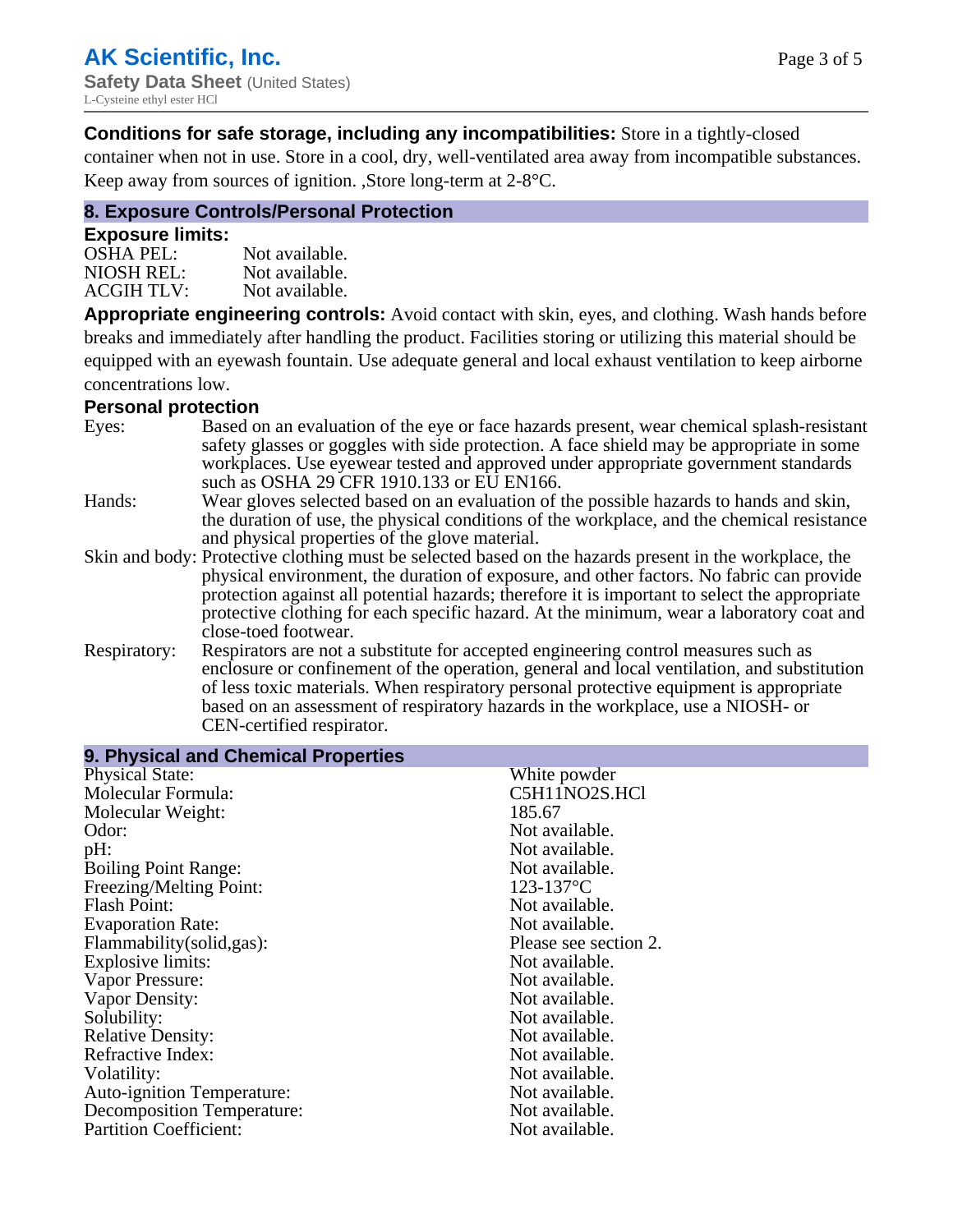L-Cysteine ethyl ester HCl

| 10. Stability and Reactivity                       |                                                                                                     |
|----------------------------------------------------|-----------------------------------------------------------------------------------------------------|
| Reactivity:                                        | Not available.                                                                                      |
| Chemical stability:                                | Stable under recommended temperatures and pressures.                                                |
| Possibility of hazardous reactions: Not available. |                                                                                                     |
| Conditions to avoid:                               | Dust generation.                                                                                    |
| Incompatible materials:                            | Strong oxidizing agents.                                                                            |
|                                                    | Hazardous decomposition products: Carbon oxides, Nitrogen oxides, Sulfur oxides, Hydrogen chloride. |

| <b>11. Toxicological Information</b>           |                                                     |
|------------------------------------------------|-----------------------------------------------------|
| RTECS#                                         | HA1820000                                           |
| Acute toxicity:                                | Not available.                                      |
| Routes of exposure:                            | Inhalation, eye contact, skin contact, ingestion.   |
| Symptoms related to the physical, chemical and | Skin contact may result in inflammation             |
| toxicological characteristics:                 | characterized by itching, scaling, reddening,       |
|                                                | blistering, pain or dryness. Eye contact may result |
|                                                | in redness, pain or severe eye damage. Inhalation   |
|                                                | may cause irritation of the lungs and respiratory   |
|                                                | system. Overexposure may result in serious illness  |
|                                                | or death.                                           |

### **Carcinogenicity**

| IARC: | Not classified.                                                                                       |
|-------|-------------------------------------------------------------------------------------------------------|
| NTP:  | Not listed.                                                                                           |
| OSHA: | Not listed.                                                                                           |
|       | Acute toxic effects: Inflammation of the eye is characterized by redness, watering, and itching. Skin |
|       | inflammation is characterized by itching, scaling, reddening, or, occasionally,                       |
|       | blistering.                                                                                           |

| <b>12. Ecological Information</b> |                |  |
|-----------------------------------|----------------|--|
| Ecotoxicity:                      | Not available. |  |
| Persistence and degradability:    | Not available. |  |
| Bioaccumulative potential:        | Not available. |  |
| Mobility in soil:                 | Not available. |  |
| Other adverse effects:            | Not available. |  |

#### **13. Disposal Considerations**

Disposal of waste: Chemical waste generators must determine whether a discarded chemical is classified as hazardous waste. US EPA guidelines for the classification determination are listed in 40 CFR 261.3. Additionally, waste generators must consult state and local hazardous waste regulations to ensure complete and accurate classification. Observe all federal, state and local regulations when disposing of the substance.

Disposal of packaging: Do not reuse containers. Dispose of as unused product.

| <b>14. Transportation Information</b> |                |  |
|---------------------------------------|----------------|--|
| <b>DOT (United States)</b>            |                |  |
| UN number:                            | Not hazmat     |  |
| Proper shipping name:                 | Not available. |  |
| Transport hazard class:               | Not available. |  |
| Packing group:                        | Not available. |  |
| <b>IATA</b>                           |                |  |
| <b>UN Number:</b>                     | Not DG         |  |
| Proper shipping name:                 | Not available. |  |
| Transport hazard class:               | Not available. |  |
| Packing group:                        | Not available. |  |